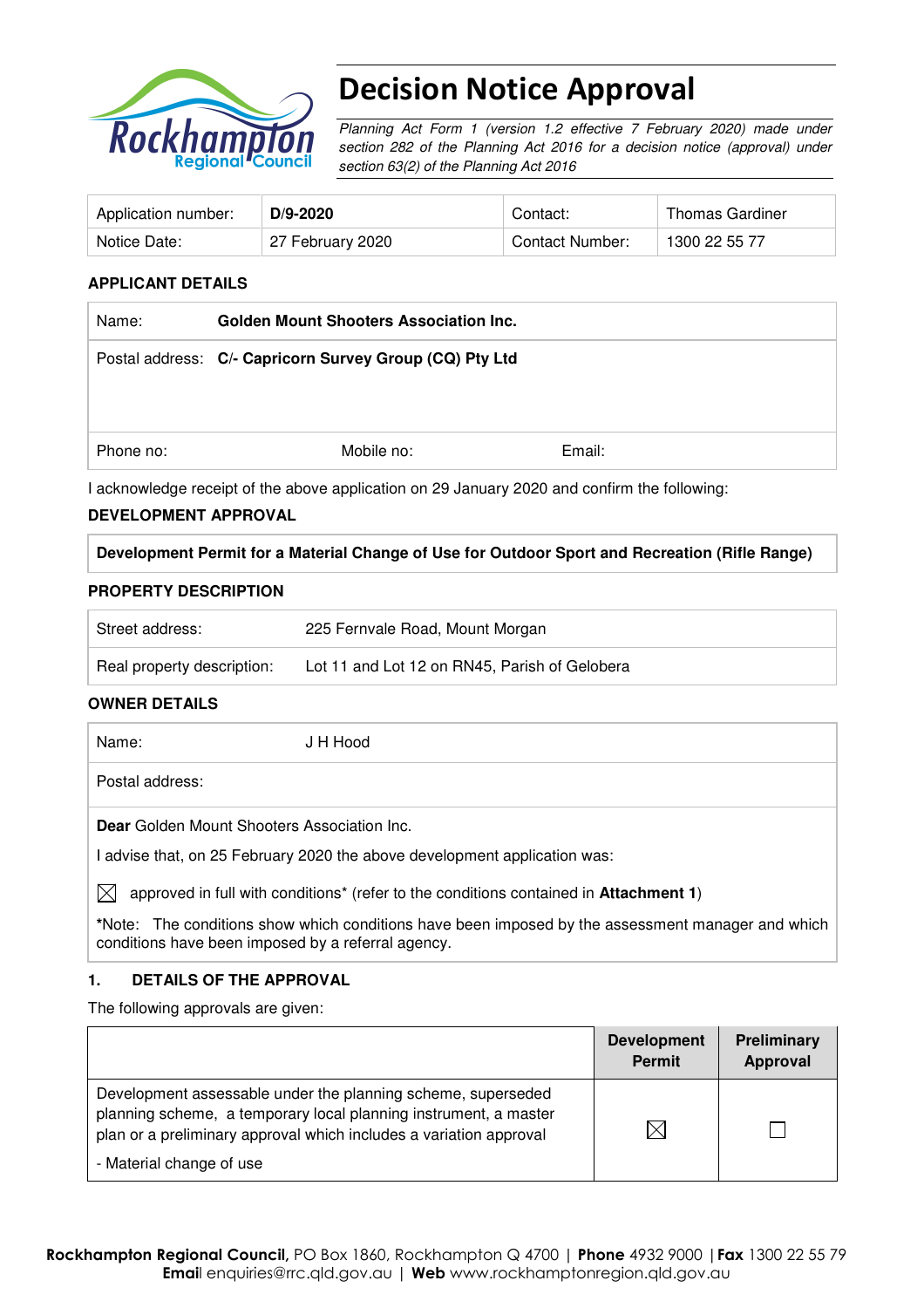## **2. CONDITIONS**

This approval is subject to the conditions in Attachment 1.

## **3. FURTHER DEVELOPMENT PERMITS REQUIRED NIL**

### **4. REFERRAL AGENCIES** NIL

### **5. THE APPROVED PLANS**

#### **The approved development must be completed and maintained generally in accordance with the approved drawings and documents:**

| Drawing/report title                                                                                    | Prepared by                      | Date              | Reference<br>number | <b>Rev</b> |
|---------------------------------------------------------------------------------------------------------|----------------------------------|-------------------|---------------------|------------|
| Concept Plan of Proposed<br>Shooting Range using 50BMG<br>Template over Lots 11 & 12 on<br><b>RN245</b> | <b>Capricorn Survey</b><br>Group | 17 September 2013 | 5790-01-CPT         | А          |

## **6. CURRENCY PERIOD FOR THE APPROVAL (s.85 of the Planning Act)**

The standard currency periods stated in section 85 of Planning Act 2016 apply to each aspect of development in this approval, if not stated in the conditions of approval attached.

## **7. STATEMENT OF REASONS**

| Description of the<br>development      |    | The proposed development is for Material Change of Use for Outdoor Sport<br>and Recreation (Rifle Range)                                                                                                                                                                                                                                                  |  |  |  |
|----------------------------------------|----|-----------------------------------------------------------------------------------------------------------------------------------------------------------------------------------------------------------------------------------------------------------------------------------------------------------------------------------------------------------|--|--|--|
| <b>Reasons for Decision</b>            | a) | The Rifle Range is appropriately located in the Rural Zone as it needs to<br>be remote from urban uses as a result of their impacts and land area<br>requirements;                                                                                                                                                                                        |  |  |  |
|                                        | b) | There will not be any safety impacts to sensitive land uses or<br>surrounding rural properties as a consequence of the use;                                                                                                                                                                                                                               |  |  |  |
|                                        | C) | The proposed use does not compromise the strategic framework in the<br>Rockhampton Region Planning Scheme 2015;                                                                                                                                                                                                                                           |  |  |  |
|                                        | d) | Assessment of the development against the relevant zone purpose,<br>planning scheme codes and planning scheme policies demonstrates<br>that the proposed development will not cause significant adverse<br>impacts on the surrounding natural environment, built environment and<br>infrastructure, community facilities, or local character and amenity; |  |  |  |
|                                        | e) | The proposed development does not compromise the relevant State<br>Planning Policy; and                                                                                                                                                                                                                                                                   |  |  |  |
|                                        | f) | On balance, the application should be approved because the<br>circumstances favour Council exercising its discretion to approve the<br>application even though the development does not comply with an<br>aspect of the assessment benchmarks.                                                                                                            |  |  |  |
| <b>Assessment</b><br><b>Benchmarks</b> |    | The proposed development was assessed against the following assessment<br>benchmarks:                                                                                                                                                                                                                                                                     |  |  |  |
|                                        |    | Rural Zone Code;                                                                                                                                                                                                                                                                                                                                          |  |  |  |
|                                        |    | Access, Parking and Transport Code;                                                                                                                                                                                                                                                                                                                       |  |  |  |
|                                        |    | Landscape Code;                                                                                                                                                                                                                                                                                                                                           |  |  |  |
|                                        |    | Steep Land Overlay Code;                                                                                                                                                                                                                                                                                                                                  |  |  |  |
|                                        |    | Stormwater Management Code;                                                                                                                                                                                                                                                                                                                               |  |  |  |
|                                        |    | Waste Management Code; and                                                                                                                                                                                                                                                                                                                                |  |  |  |
|                                        |    | Water and Sewer Code.                                                                                                                                                                                                                                                                                                                                     |  |  |  |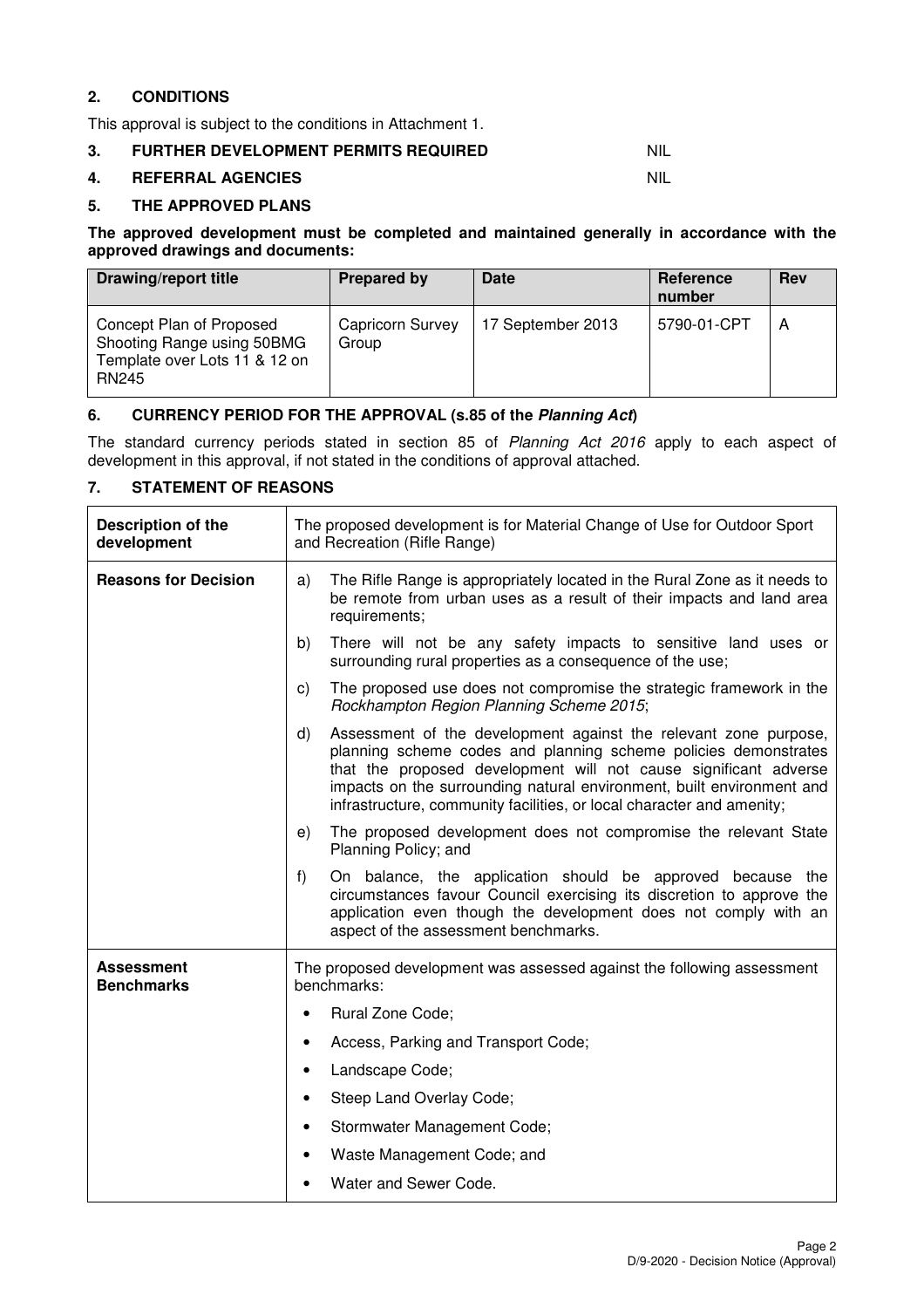| <b>Compliance with</b><br>assessment<br>benchmarks |                                       | The development was assessed against all of the assessment benchmarks<br>listed above and complies with all of these with the exception(s) listed below.                                                                                                                                                                                                                                                                                                                                                                                                                                                                                                                                                                                                                                                   |  |  |
|----------------------------------------------------|---------------------------------------|------------------------------------------------------------------------------------------------------------------------------------------------------------------------------------------------------------------------------------------------------------------------------------------------------------------------------------------------------------------------------------------------------------------------------------------------------------------------------------------------------------------------------------------------------------------------------------------------------------------------------------------------------------------------------------------------------------------------------------------------------------------------------------------------------------|--|--|
|                                                    | <b>Assessment</b><br><b>Benchmark</b> | Reasons for the approval despite non-<br>compliance with benchmark                                                                                                                                                                                                                                                                                                                                                                                                                                                                                                                                                                                                                                                                                                                                         |  |  |
|                                                    | <b>Rural Zone Code</b><br>(PO15)      | The proposed development is in proximity to<br>sensitive land uses. These are three (3) Dwelling<br>Houses located to the north and north-east of the<br>firing area.<br>It is considered that the proposed use achieves an<br>appropriate separation distance from the existing<br>Dwelling Houses (minimum distance 530 metres).<br>The houses are not located within the firing line<br>for the Rifle Range and are not considered to be<br>at any safety risk as a consequence of the<br>development.<br>The<br>only<br>proposed<br>potential<br>amenity impacts will be from noise caused by<br>gunfire. However, given the infrequent use of the<br>site (twice a month during daylight hours), the<br>impacts from noise are expected to be minimal<br>and potential impacts appropriately managed. |  |  |
|                                                    | <b>Rural Zone Code</b><br>(PO26)      | The proposed development is located in proximity<br>to Dwelling Houses which may be affected by<br>noise from gunfire. However, the subject site is<br>considered appropriate to accommodate the<br>proposed Rifle Range. The use requires large<br>rural land to accommodate travelling bullets.<br>There are also no habitable structures within the<br>line of fire which would cause a risk to people, life<br>or property. The application has demonstrated<br>that the use will minimise adverse impacts on the<br>agricultural productive capacity of the site and<br>locality, and will minimise impacts on the amenity<br>of the surrounding area, including noise from the<br>use of firearms.                                                                                                   |  |  |
|                                                    | <b>Rural Zone Code</b><br>(PO30)      | The proposal is located in proximity to three (3)<br>Dwelling Houses located to the north and north-<br>east of the subject site. The closest being<br>approximately 530 metres to the north of the firing<br>location.<br>While it is considered that the use achieves an<br>appropriate separation distance from this sensitive<br>land use, there may be some amenity impacts<br>caused by noise from the use of firearms.<br>However, as the Rifle Range will operate<br>intermittently (twice a month during daylight<br>hours) any noise impacts from the use are<br>considered to be minimal. Further, none of the<br>Dwelling Houses are located in the line of fire and<br>as such, there is no risk to the safety of residents<br>in the surrounding area.                                       |  |  |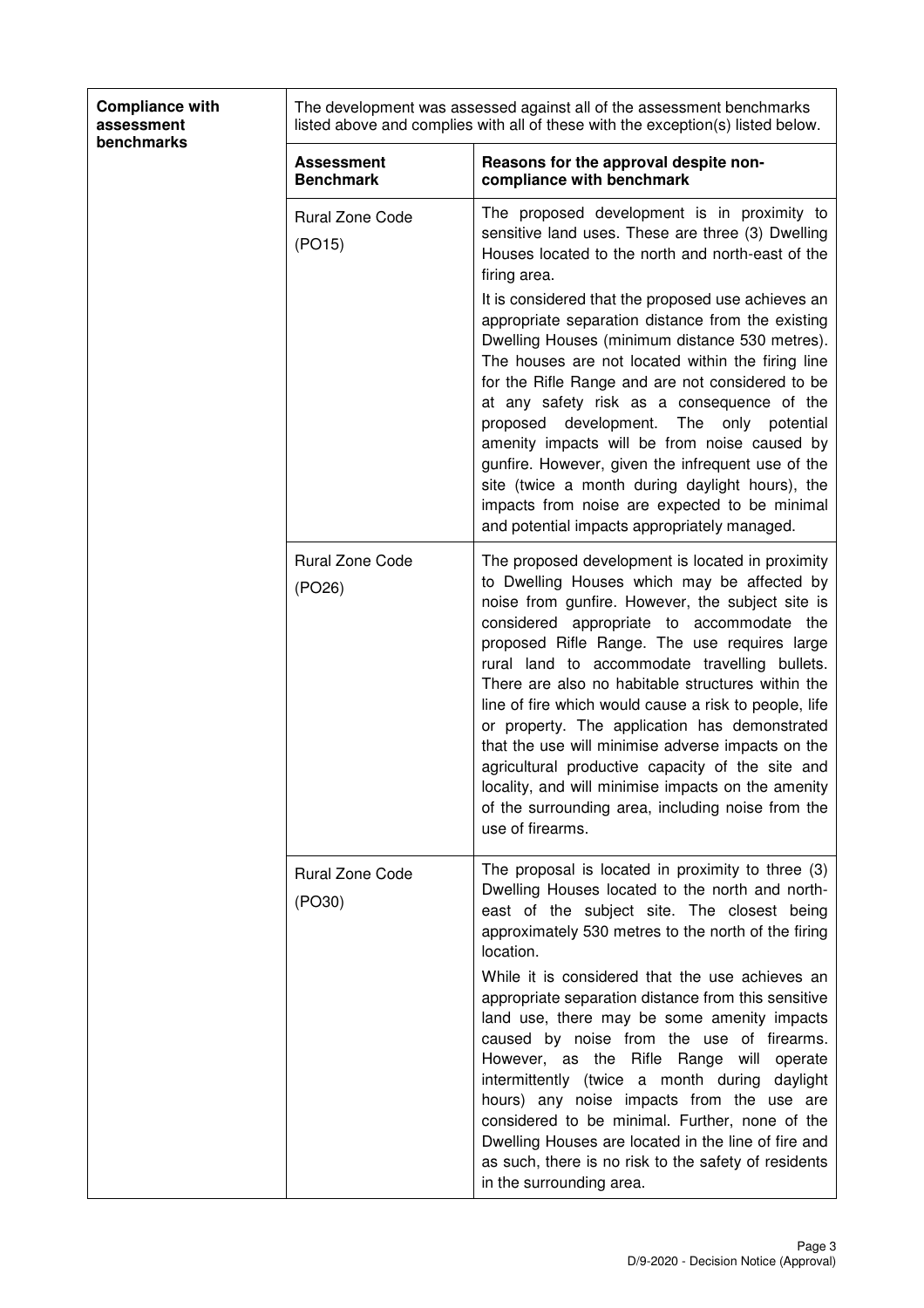|                                            | Rural Zone Code<br>(PO33)                                                                                        | The proposal is for the use of the premises for a<br>Rifle Range. The use of the land for this purpose<br>is not considered to present an unacceptable risk<br>to life or property. There are no sensitive land<br>uses located within the firing line for the Rifle<br>Range, and all travelling bullets<br>will be<br>accommodated within the subject site. The State<br>Government will also regulate the use of pistols,<br>rifles and shotguns under the Weapons Act 1990. |
|--------------------------------------------|------------------------------------------------------------------------------------------------------------------|---------------------------------------------------------------------------------------------------------------------------------------------------------------------------------------------------------------------------------------------------------------------------------------------------------------------------------------------------------------------------------------------------------------------------------------------------------------------------------|
| <b>Matters prescribed by</b><br>regulation | The State Planning Policy – Part E;<br>The Central Queensland Regional Plan;<br>consistent development form; and | The Rockhampton Region Planning Scheme 2015;<br>Surrounding use of adjacent premises in terms of commensurate and<br>The common material, being the material submitted with the application.                                                                                                                                                                                                                                                                                    |

## **8. APPEAL RIGHTS**

The rights of an applicant to appeal to a tribunal or the Planning and Environment Court against a decision about a development application are set out in chapter 6, part 1 of the Planning Act 2016. There may also be a right to make an application for a declaration by a tribunal (see chapter 6, part 2 of the Planning Act 2016).

### Appeal by an applicant

An applicant for a development application may appeal to the Planning and Environment Court against the following:

- the refusal of all or part of the development application
- a provision of the development approval
- the decision to give a preliminary approval when a development permit was applied for
- a deemed refusal of the development application.

An applicant may also have a right to appeal to the Development tribunal. For more information, see schedule 1 of the Planning Act 2016.

The timeframes for starting an appeal in the Planning and Environment Court are set out in section 229 of the Planning Act 2016.

**Attachment 2** is an extract from the Planning Act 2016 that sets out the applicant's appeal rights and the appeal rights of a submitter.

#### **9. WHEN THE DEVELOPMENT APPROVAL TAKES EFFECT**

This development approval takes effect:

From the time the decision notice is given  $-$  if there is no submitter and the applicant does not appeal the decision to the court.

Or

When the submitter's appeal period ends  $-$  if there is a submitter and the applicant does not appeal the decision to the court.

Or

Subject to the decision of the court, when the appeal is finally decided  $-$  if an appeal is made to the court.

## **10. ASSESSMENT MANAGER**

| Name: | Tarnya Fitzgibbon<br><b>COORDINATOR</b> | Signature: | Date: 27 February 2020 |
|-------|-----------------------------------------|------------|------------------------|
|       | DEVELOPMENT ASSESSMENT                  |            |                        |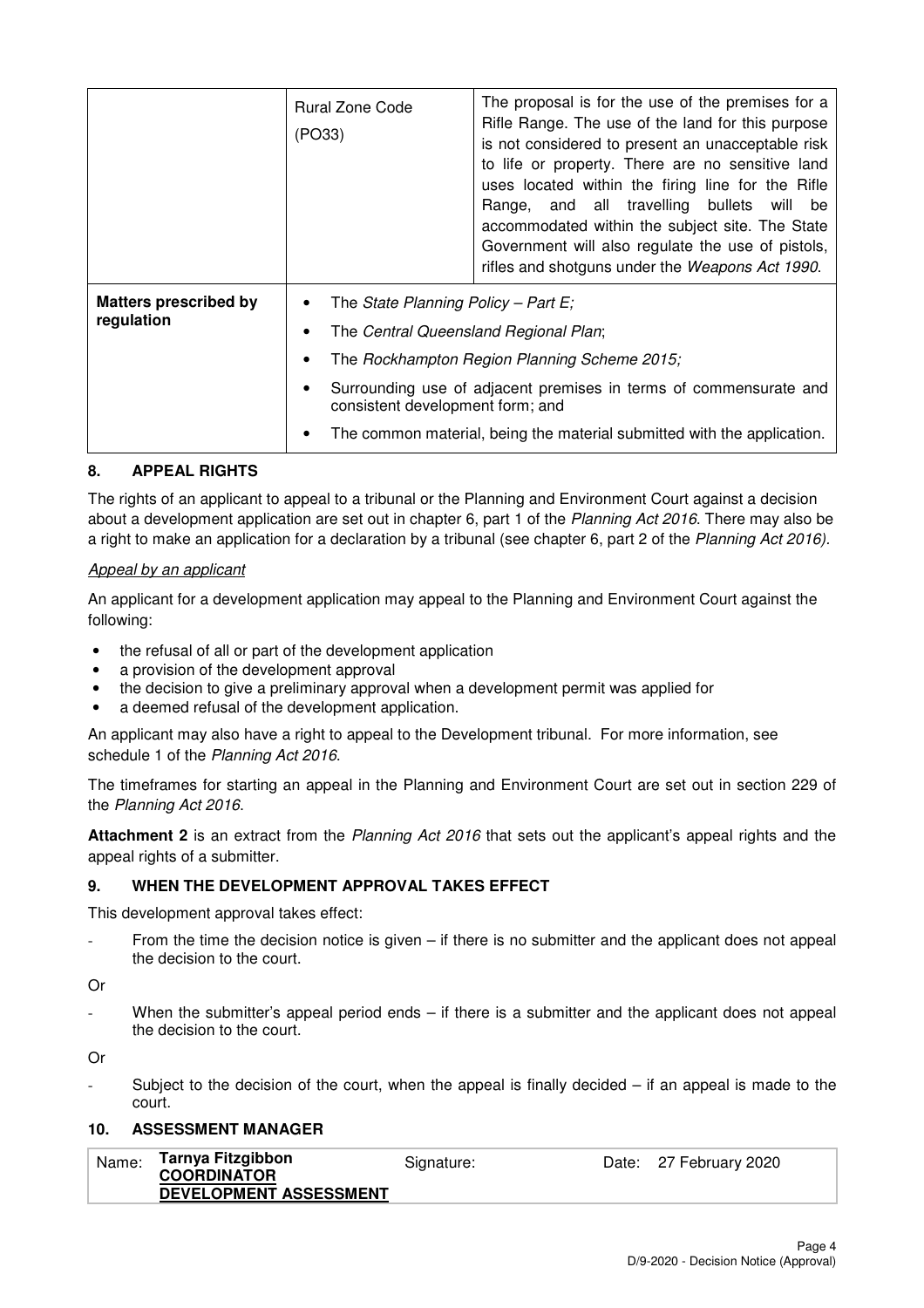### **Attachment 1 – Conditions of the approval**

**Part 1 – Conditions imposed by the assessment manager [Note: where a condition is imposed about** infrastructure under Chapter 4 of the Planning Act 2016, the relevant provision of the Act under which this condition was imposed must be specified.]

## **Attachment 2—Extract on appeal rights**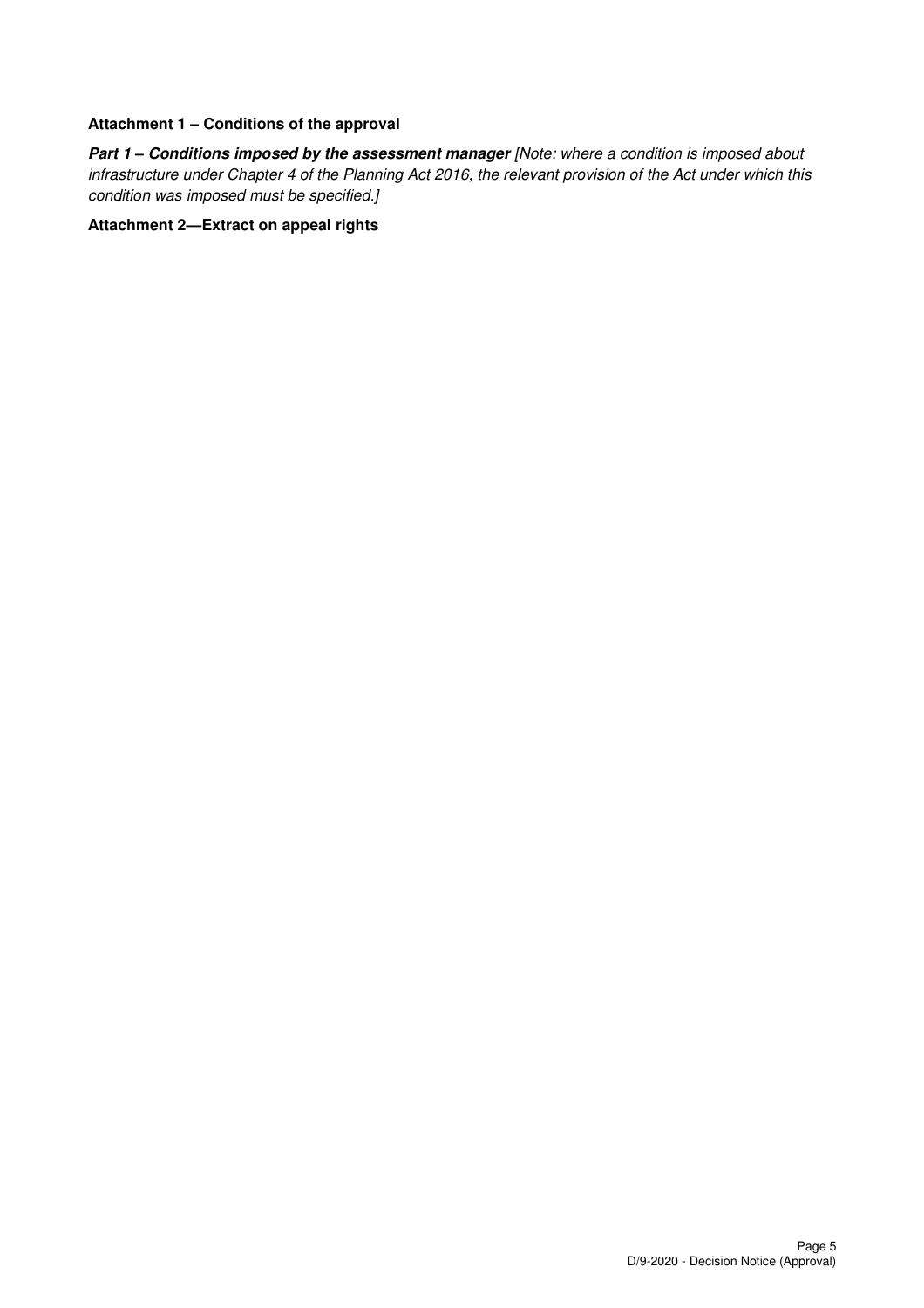

# **Attachment 1 – Part 1 Rockhampton Regional Council Conditions**

Planning Act 2016

# 1.0 ADMINISTRATION

- 1.1 The Developer and their employee, agent, contractor or invitee is responsible for ensuring compliance with the conditions of this development approval.
- 1.2 Where these Conditions refer to "Council" in relation to requiring Council to approve or to be satisfied as to any matter, or conferring on the Council a function, power or discretion, that role may be fulfilled in whole or in part by a delegate appointed for that purpose by the Council.
- 1.3 All conditions, works, or requirements of this development approval must be undertaken, completed, and be accompanied by a Compliance Certificate for any operational works required by this development approval:
	- 1.3.1 to Council's satisfaction;
	- 1.3.2 at no cost to Council; and
	- 1.3.3 prior to the commencement of the use

unless otherwise stated.

## 2.0 APPROVED PLANS AND DOCUMENTS

2.1 The approved development must be completed and maintained generally in accordance with the approved plans and documents, except where amended by any condition of this development approval:

| <b>Drawing/report title</b>                                                                                | <b>Prepared by</b>               | <b>Date</b>       | <b>Reference</b><br>number | <b>Rev</b> |
|------------------------------------------------------------------------------------------------------------|----------------------------------|-------------------|----------------------------|------------|
| Concept Plan of<br><b>Proposed Shooting</b><br>Range using 50BMG<br>Template over Lots<br>11 & 12 on RN245 | Capricorn<br><b>Survey Group</b> | 17 September 2013 | 5790-01-CPT                | A          |

- 2.2 Where there is any conflict between the conditions of this development approval and the details shown on the approved plans and documents, the conditions of this development approval must prevail.
- 2.3 Where conditions require the above plans or documents to be amended, the revised document(s) must be submitted for approval by Council prior to the commencement of the use.
- 3.0 SITE WORKS
- 3.1 Vegetation must not be cleared unless and until written approval has been provided by Council.
- 4.0 ENVIRONMENTAL HEALTH
- 4.1 Any lighting devices associated with the development, such as sensory lighting, must be positioned on the development site and shielded so as not to cause glare or other nuisance to nearby residents and motorists. Night lighting must be designed, constructed and operated in accordance with Australian Standard AS4282 "Control of the obtrusive effects of outdoor lighting".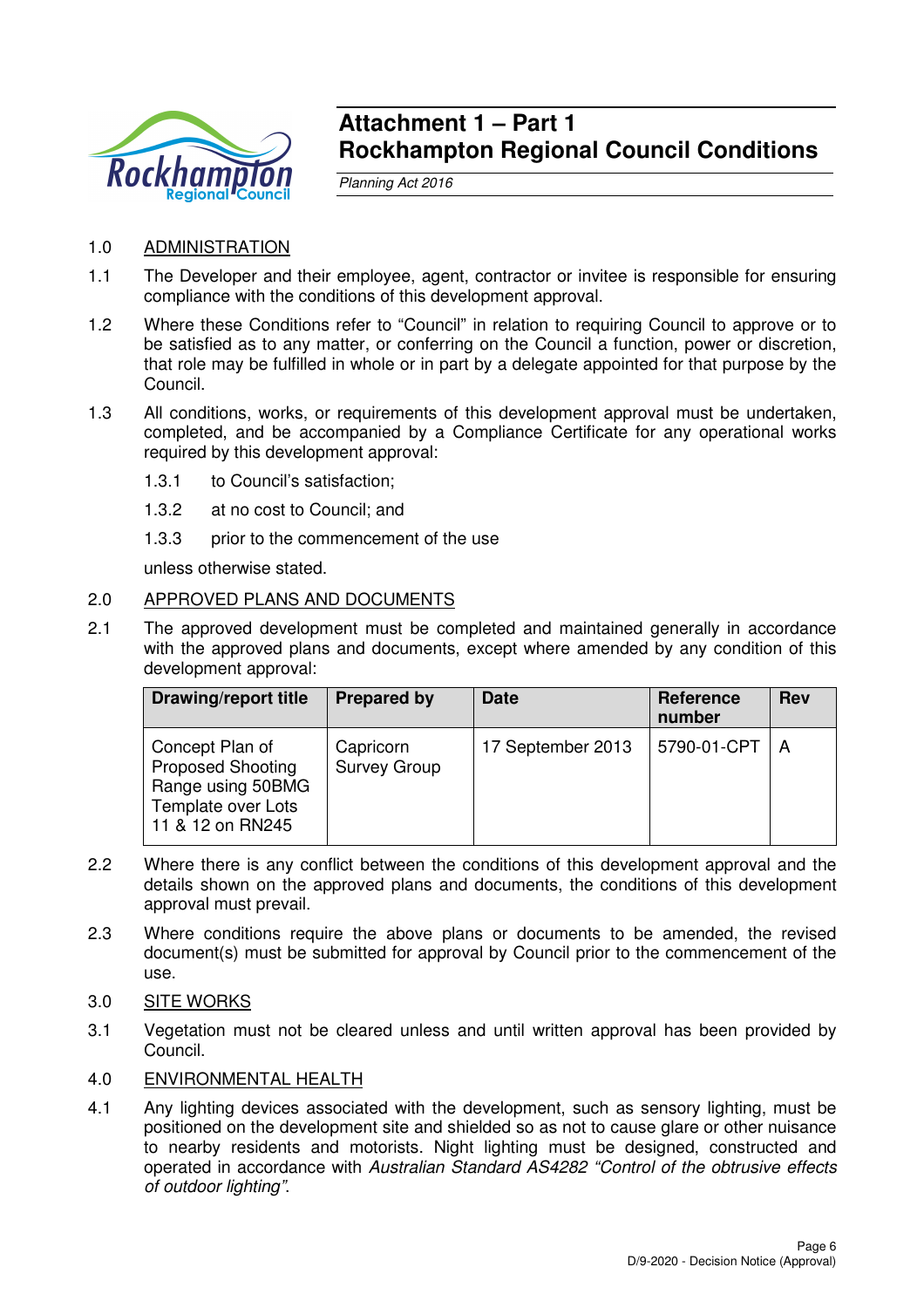- 4.2 Noise emitted from the activity must not cause an environmental nuisance.
- 4.3 When requested by Council, noise monitoring must be undertaken and recorded within three (3) months, to investigate any genuine complaint of nuisance caused by noise. The monitoring data, an analysis of the data and a report, including noise mitigation measures, must be provided to Council within fourteen (14) days of the completion of the investigation. Council may require any noise mitigation measures identified in the assessment to be implemented within appropriate timeframes. Noise measurements must be compared with the acoustic quality objectives specified in the most recent edition of the Environmental Protection (Noise) Policy 2008.
- 4.4 Operations on the development site must have no significant impact on the amenity of adjoining premises or the surrounding area due to the emission of light, noise or dust.

## 5.0 OPERATING PROCEDURES

- 5.1 The hours of operations for the development must be limited to:
	- (i) 0900 hours to 1500 hours on every first and third Saturday of the month;

with no operations on weekdays, Sundays or Public Holidays.

## ADVISORY NOTES

## NOTE 1. Aboriginal Cultural Heritage

It is advised that under section 23 of the Aboriginal Cultural Heritage Act 2003, a person who carries out an activity must take all reasonable and practicable measures to ensure the activity does not harm Aboriginal cultural heritage (the "cultural heritage duty of care"). Maximum penalties for breaching the duty of care are listed in the Aboriginal cultural heritage legislation. The information on Aboriginal cultural heritage is available on the Department of Aboriginal and Torres Strait Islander and Partnerships website www.datsip.qld.gov.au.

### NOTE 2. General Environmental Duty

General environmental duty under the *Environmental Protection Act 1994* prohibits unlawful environmental nuisance caused by noise, aerosols, particles, dust, ash, fumes, light, odour or smoke beyond the boundaries of the development site during all stages of the development including earthworks, construction and operation.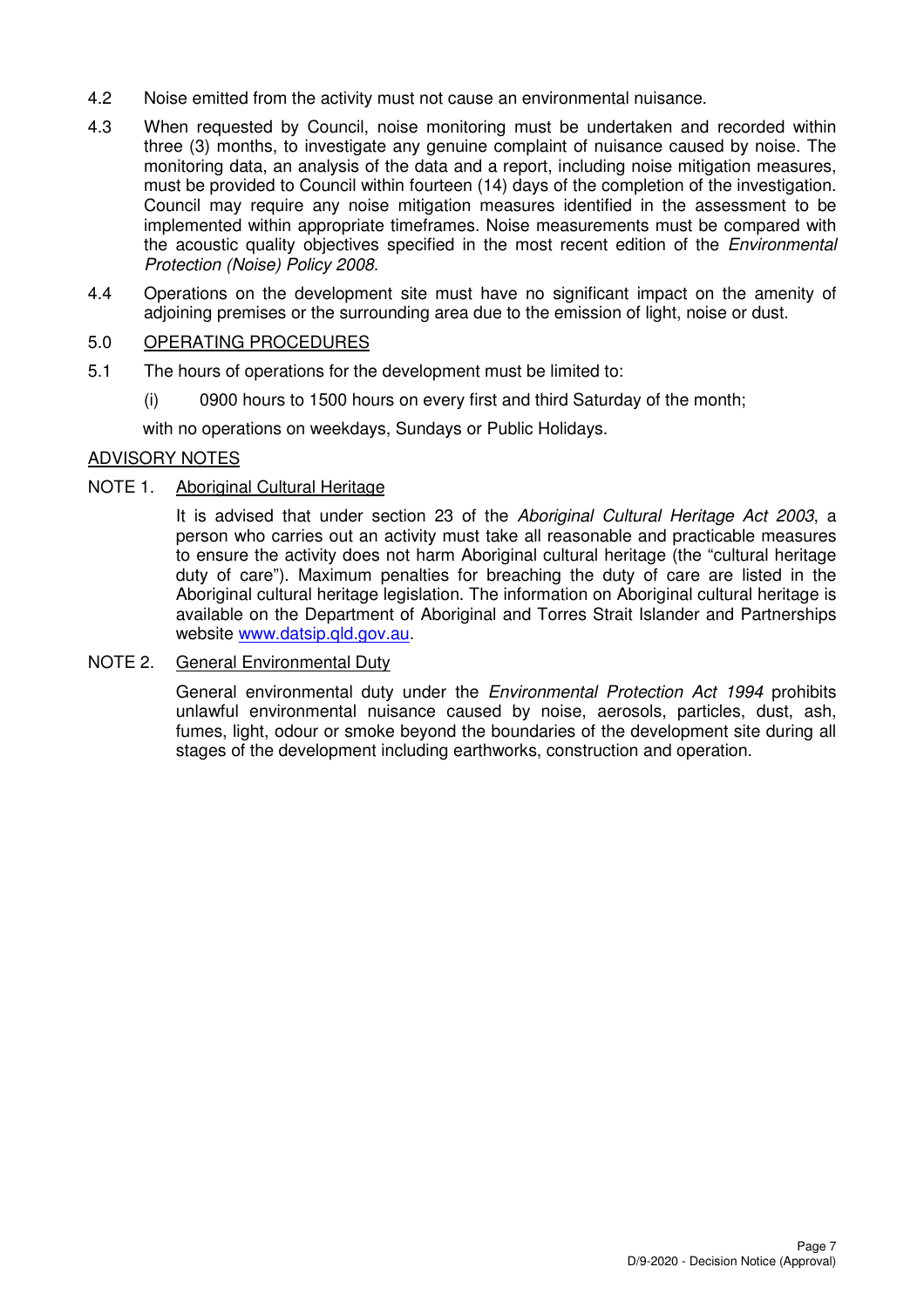

# **Attachment 2 - Appeal Rights**

PLANNING ACT 2016

The following is an extract from the Planning Act 2016 (Chapter 6)

#### **Appeal rights**

### **229 Appeals to tribunal or P&E Court**

- (1) Schedule 1 states—
	- (a) matters that may be appealed to— (i) either a tribunal or the P&E Court; or (ii) only a tribunal; or
	- (iii) only the P&E Court; and (b) the person—

(i) who may appeal a matter (the **appellant**); and (ii) who is a respondent in an appeal of the matter; and (iii) who is a co-respondent in an appeal of the matter; and

- (iv) who may elect to be a co-respondent in an appeal of the matter.
- (2) An appellant may start an appeal within the appeal period.
- (3) The **appeal period** is—
	- (a) for an appeal by a building advisory agency—10 business days after a decision notice for the decision is given to the agency or
	- (b) for an appeal against a deemed refusal—at any time after the deemed refusal happens; or
	- (c) for an appeal against a decision of the Minister, under chapter 7, part 4, to register premises or to renew the registration of premises—20 business days after a notice is published under section 269(3)(a) or (4); or
	- (d) for an appeal against an infrastructure charges notice— 20 business days after the infrastructure charges notice is given to the person; or
	- (e) for an appeal about a deemed approval of a development application for which a decision notice has not been given—30 business days after the applicant gives the deemed approval notice to the assessment manager; or
	- (f) for any other appeal—20 business days after a notice of the decision for the matter, including an enforcement notice, is given to the person.

#### Note—

See the P&E Court Act for the court's power to extend the appeal period.

- (4) Each respondent and co-respondent for an appeal may be heard in the appeal.
- (5) If an appeal is only about a referral agency's response, the assessment manager may apply to the tribunal or P&E Court to withdraw from the appeal.
- (6) To remove any doubt, it is declared that an appeal against an infrastructure charges notice must not be about—
	- (a) the adopted charge itself; or
	- (b) for a decision about an offset or refund—
		- (i) the establishment cost of trunk infrastructure identified in a LGIP; or
		- (ii) the cost of infrastructure decided using the method
	- included in the local government's charges resolution.

### **230 Notice of appeal**

- (1) An appellant starts an appeal by lodging, with the registrar of the tribunal or P&E Court, a notice of appeal that—
	- (a) is in the approved form; and
	- (b) succinctly states the grounds of the appeal.
- (2) The notice of appeal must be accompanied by the required fee.
- (3) The appellant or, for an appeal to a tribunal, the registrar must, within the service period, give a copy of the notice of appeal to—
- (a) the respondent for the appeal; and
- (b) each co-respondent for the appeal; and
- (c) for an appeal about a development application under schedule 1, table 1, item 1—each principal submitter for the development application; and
- (d) for an appeal about a change application under schedule 1, table 1, item 2—each principal submitter for the change application; and
- (e) each person who may elect to become a co-respondent for the appeal, other than an eligible submitter who is not a principal submitter in an appeal under paragraph  $(c)$  or  $(d)$ ; and
- (f) for an appeal to the P&E Court—the chief executive; and
- (g) for an appeal to a tribunal under another Act—any other person who the registrar considers appropriate.
- (4) The **service period** is—
	- (a) if a submitter or advice agency started the appeal in the P&E Court-2 business days after the appeal is started; or
	- (b) otherwise—10 business days after the appeal is started.
- (5) A notice of appeal given to a person who may elect to be a co-respondent must state the effect of subsection
- (6) A person elects to be a co-respondent by filing a notice of election, in the approved form, within 10 business days after the notice of appeal is given to the person*.*
- **231 Other appeals**
- (1) Subject to this chapter, schedule 1 and the P&E Court Act, unless the Supreme Court decides a decision or other matter under this Act is affected by jurisdictional error, the decision or matter is non-appealable.
- (2) The Judicial Review Act 1991, part 5 applies to the decision or matter to the extent it is affected by jurisdictional error.
- (3) A person who, but for subsection (1) could have made an application under the Judicial Review Act 1991 in relation to the decision or matter, may apply under part 4 of that Act for a statement of reasons in relation to the decision or matter.
- (4) In this section— **decision** includes—
	- (a) conduct engaged in for the purpose of making a decision; and
	- (b) other conduct that relates to the making of a decision; and
	- (c) the making of a decision or the failure to make a decision; and
	- (d) a purported decision; and
	- (e) a deemed refusal.

**non-appealable**, for a decision or matter, means the decision or matter—

- (a) is final and conclusive; and
- (b) may not be challenged, appealed against, reviewed, quashed, set aside or called into question in any other way under the Judicial Review Act 1991 or otherwise, whether by the Supreme Court, another court, a tribunal or another entity; and
- (c) is not subject to any declaratory, injunctive or other order of the Supreme Court, another court, a tribunal or another entity on any ground.

### **232 Rules of the P&E Court**

- (1) A person who is appealing to the P&E Court must comply with the rules of the court that apply to the appeal.
- (2) However, the P&E Court may hear and decide an appeal even if the person has not complied with rules of the P&E Court.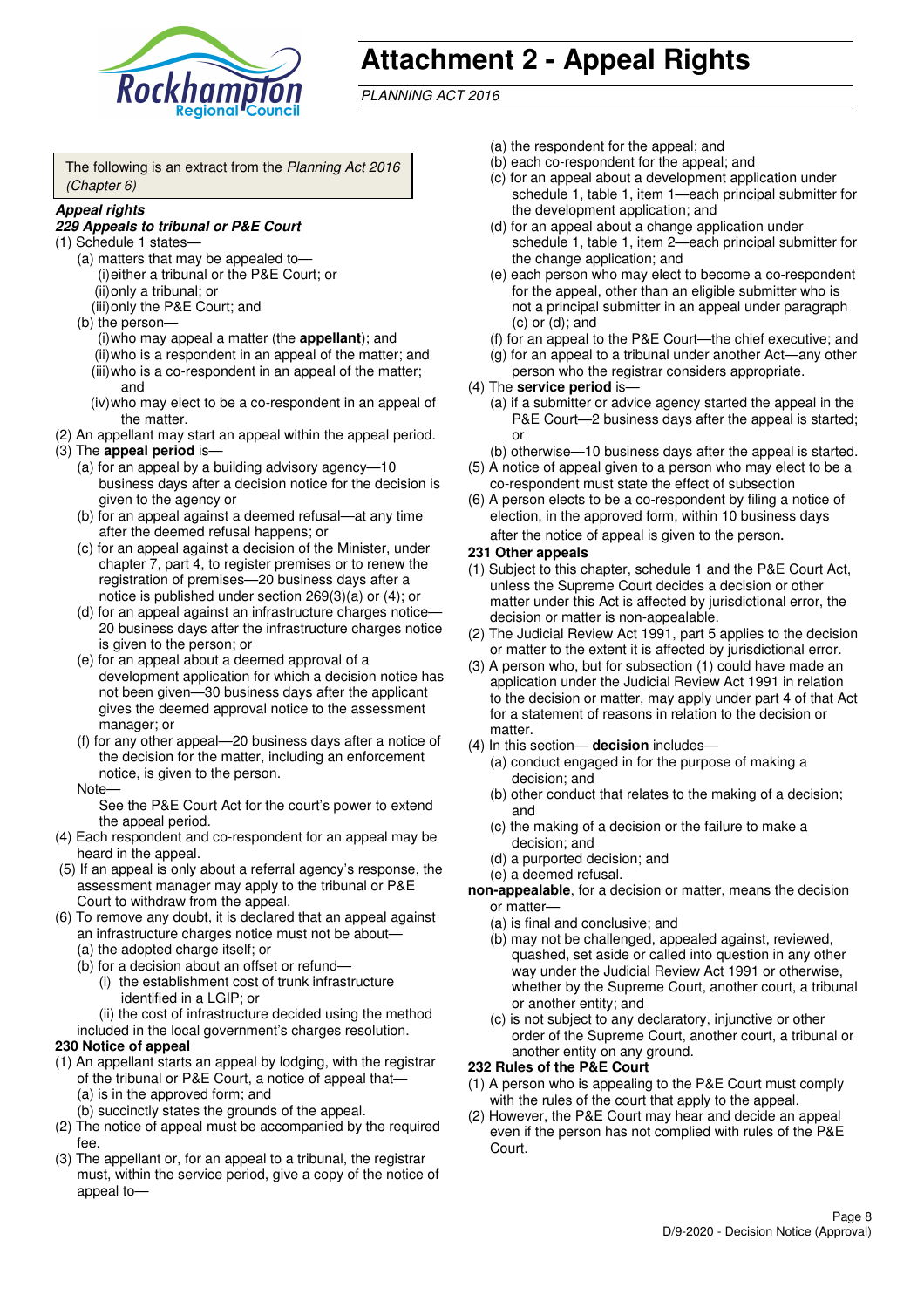

# **Appeal Rights**

PLANNING ACT 2016

# **Schedule 1**

#### **Appeals section 229 1 Appeal rights and parties to appeals**

- (1) Table 1 states the matters that may be appealed to—(a) the P&E court; or (b) a tribunal.
- (2) However, table 1 applies to a tribunal only if the matter involves—
	- (a) the refusal, or deemed refusal of a development application, for—
	- (i) a material change of use for a classified building; or
	- (ii) operational work associated with building work, a retaining wall, or a tennis court; or
	- (b) a provision of a development approval for—
	- (i) a material change of use for a classified building; or
- (ii) operational work associated with building work, a retaining wall, or a tennis court; or
	- (c) if a development permit was applied for—the decision to give a preliminary approval for— (i) a material change of use for a classified building; or
	- (ii) operational work associated with building work, a retaining wall, or a tennis court; or
	- (d) a development condition if—
		- (i) the development approval is only for a material change of use that involves the use of a building classified under the Building Code as a class 2 building; and
		- (ii) the building is, or is proposed to be, not more than 3 storeys; and
		- (iii) the proposed development is for not more than 60 sole-occupancy units; or
	- (e) a decision for, or a deemed refusal of, an extension application for a development approval that is only for a material change of use of a classified building; or
	- (f) a decision for, or a deemed refusal of, a change application for a development approval that is only for a material change of use of a classified building; or
	- (g) a matter under this Act, to the extent the matter relates to—
		- (i) the Building Act, other than a matter under that Act that may or must be decided by the Queensland Building and Construction Commission; or
		- (ii) the Plumbing and Drainage Act, part 4 or 5; or
	- (h) a decision to give an enforcement notice in relation to a matter under paragraphs (a) to (g); or
	- (i) a decision to give an infrastructure charges notice; or
	- (j) the refusal, or deemed refusal, of a conversion application; or
	- (k) a matter that, under another Act, may be appealed to the tribunal; or
	- (l) a matter prescribed by regulation.
- (3) Also, table 1 does not apply to a tribunal if the matter

involves—

- (a) for a matter in subsection  $(2)(a)$  to  $(d)$ 
	- (i) a development approval for which the development application required impact assessment; and
	- (ii) a development approval in relation to which the assessment manager received a properly made submission for the development application; or
- (b) a provision of a development approval about the identification or inclusion, under a variation approval, of a matter for the development.
- (4) Table 2 states the matters that may be appealed only to the P&E Court.
- (5) Table 3 states the matters that may be appealed only to the tribunal.
- (6) In each table—
	- (a) column 1 states the appellant in the appeal; and
	- (b) column 2 states the respondent in the appeal; and
	- (c) column 3 states the co-respondent (if any) in the appeal; and
	- (d) column 4 states the co-respondents by election (if any) in the appeal.
- (7) If the chief executive receives a notice of appeal under section 230(3)(f), the chief executive may elect to be a corespondent in the appeal.

| Table 1<br>Appeals to the P&E Court and, for certain matters, to a tribunal                                                                                                                                                                                                                                                                    |                           |                                         |                                                       |  |
|------------------------------------------------------------------------------------------------------------------------------------------------------------------------------------------------------------------------------------------------------------------------------------------------------------------------------------------------|---------------------------|-----------------------------------------|-------------------------------------------------------|--|
| 1. Development applications<br>An appeal may be made against-<br>(a) the refusal of all or part of the development application; or<br>(b) the deemed refusal of the development application; or<br>(c) a provision of the development approval; or<br>(d) if a development permit was applied for-the decision to give a preliminary approval. |                           |                                         |                                                       |  |
| Column 1                                                                                                                                                                                                                                                                                                                                       | Column 2                  | Column 3                                | Column 4                                              |  |
| Appellant                                                                                                                                                                                                                                                                                                                                      | Respondent                | Co-respondent                           | Co-respondent by election                             |  |
|                                                                                                                                                                                                                                                                                                                                                |                           | $($ if any $)$                          | $(i$ f any)                                           |  |
| The applicant                                                                                                                                                                                                                                                                                                                                  | The assessment<br>manager | If the appeal is about<br>a concurrence | 1 A concurrence agency that is<br>not a co-respondent |  |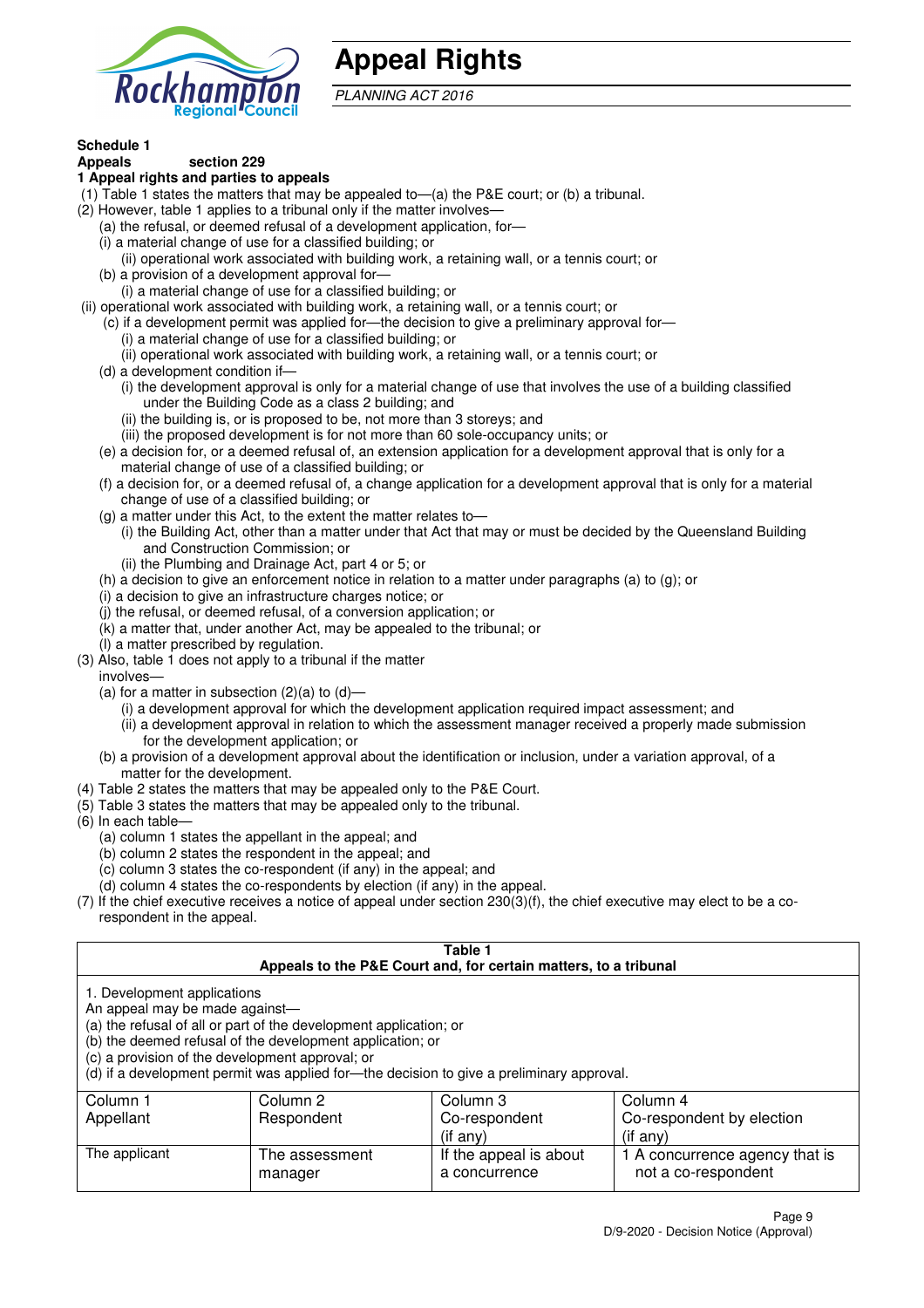| Table 1<br>Appeals to the P&E Court and, for certain matters, to a tribunal                                                                                                                             |                                                                                                                                                                                              |                                                                 |                                                                                                                                                                                                                                                                                                                                                 |  |  |
|---------------------------------------------------------------------------------------------------------------------------------------------------------------------------------------------------------|----------------------------------------------------------------------------------------------------------------------------------------------------------------------------------------------|-----------------------------------------------------------------|-------------------------------------------------------------------------------------------------------------------------------------------------------------------------------------------------------------------------------------------------------------------------------------------------------------------------------------------------|--|--|
|                                                                                                                                                                                                         |                                                                                                                                                                                              | agency's referral<br>response-the<br>concurrence agency         | 2 If a chosen Assessment<br>manager is the respondent-<br>the prescribed assessment<br>manager<br>3 Any eligible advice agency for<br>the application<br>4 Any eligible submitter for the<br>application                                                                                                                                        |  |  |
| 2. Change applications<br>An appeal may be made against-<br>(b) a deemed refusal of a change application.                                                                                               |                                                                                                                                                                                              |                                                                 | (a) a responsible entity's decision for a change application, other than a decision made by the P&E court; or                                                                                                                                                                                                                                   |  |  |
| Column 1<br>Appellant                                                                                                                                                                                   | Column <sub>2</sub><br>Respondent                                                                                                                                                            | Column 3<br>Co-respondent<br>(if any)                           | Column 4<br>Co-respondent by election<br>(if any)                                                                                                                                                                                                                                                                                               |  |  |
| 1 The applicant<br>2 If the responsible<br>entity is the<br>assessment<br>manager-an<br>affected entity that<br>gave a pre-request<br>notice or response<br>notice                                      | The responsible<br>entity                                                                                                                                                                    | If an affected entity<br>starts the appeal-the<br>applicant     | 1 A concurrence agency for the<br>development application<br>2 If a chosen assessment<br>manager is the respondent-<br>the prescribed assessment<br>manager<br>3 A private certifier for the<br>development application<br>4 Any eligible advice agency for<br>the change application<br>5 Any eligible submitter for the<br>change application |  |  |
|                                                                                                                                                                                                         | 3. Extension applications<br>An appeal may be made against-<br>(a) the assessment manager's decision about an extension application; or<br>(b) a deemed refusal of an extension application. |                                                                 |                                                                                                                                                                                                                                                                                                                                                 |  |  |
| Column 1<br>Appellant                                                                                                                                                                                   | Column <sub>2</sub><br>Respondent                                                                                                                                                            | Column 3<br>Co-respondent<br>(if any)                           | Column $\overline{4}$<br>Co-respondent by election<br>(if any)                                                                                                                                                                                                                                                                                  |  |  |
| 1 The applicant<br>1<br>2<br>For a matter other<br>than a deemed<br>refusal of an<br>extension<br>application $-$ a<br>concurrence<br>agency, other than<br>the chief executive,<br>for the application | The assessment<br>manager                                                                                                                                                                    | If a concurrence<br>agency starts the<br>appeal – the applicant | If a chosen assessment<br>manager is the respondent $-$ the<br>prescribed assessment manager                                                                                                                                                                                                                                                    |  |  |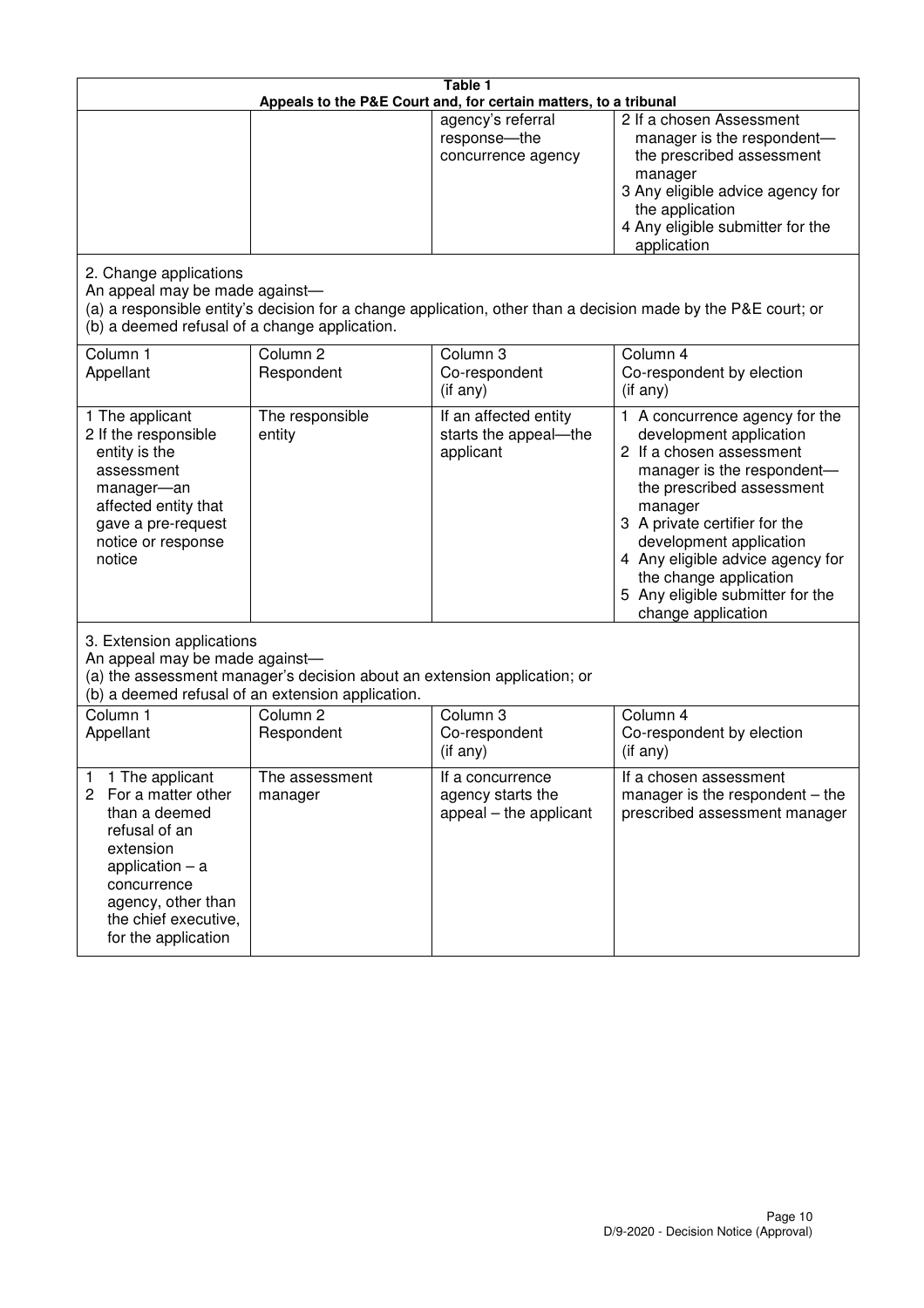#### **Table 1 Appeals to the P&E Court and, for certain matters, to a tribunal**

4. Infrastructure charges notices

- An appeal may be made against an infrastructure charges notice on 1 or more of the following grounds
- a) The notice involved an error relating to
	- (i) The application of the relevant adopted charge; or
- Examples of errors in applying an adopted charge
	- The incorrect application of gross floor area for a non-residential development
	- Applying an incorrect 'use category', under a regulation, to the development
	- (i) The working out of extra demands, for section 120; or
	- (ii) An offset or refund; or
- b) The was no decision about an offset or refund; or
- c) If the infrastructure charges notice states a refund will be given the timing for giving the refund; or
- d) The amount of the charge is so unreasonable that no reasonable relevant local government could have

## imposed the amount.

| Column 1<br>Appellant                                    | Column 2<br>Respondent                                                    | Column 3<br>Co-respondent<br>$($ if any $)$ | Column 4<br>Co-respondent by election<br>$($ if any $)$ |
|----------------------------------------------------------|---------------------------------------------------------------------------|---------------------------------------------|---------------------------------------------------------|
| The person given the<br>Infrastructure charges<br>notice | The local government<br>that gave the<br>infrastructure charges<br>notice |                                             | $\overline{\phantom{0}}$                                |

5. Conversion applications

An appeal may be made against—

(a) the refusal of a conversion application; or

(b) a deemed refusal of a conversion application.

| Column 1<br>Appellant | Column 2<br>Respondent                                                  | Column 3<br>Co-respondent<br>$($ if any $)$ | Column 4<br>Co-respondent by election<br>$($ if any $)$ |
|-----------------------|-------------------------------------------------------------------------|---------------------------------------------|---------------------------------------------------------|
| The applicant         | The local government<br>to which the conversion<br>application was made |                                             |                                                         |

6. Enforcement notices

An appeal may be made against the decision to give an enforcement notice.

| Column 1<br>Appellant                      | Column 2<br>Respondent       | Column 3<br>Co-respondent<br>$($ if any $)$ | Column 4<br>Co-respondent by election<br>(i f any)                                                                                                                         |
|--------------------------------------------|------------------------------|---------------------------------------------|----------------------------------------------------------------------------------------------------------------------------------------------------------------------------|
| The person given the<br>enforcement notice | The enforcement<br>authority |                                             | If the enforcement authority is<br>not the local government for<br>the premises in relation to which<br>the offence is alleged to have<br>happened-the local<br>government |

#### **Table 2 Appeals to the P&E Court only**

1. Appeals from tribunal

An appeal may be made against a decision of a tribunal, other than a decision under

section 252, on the ground of-

(a) an error or mistake in law on the part of the tribunal; or

(b) jurisdictional error.

| Column 1<br>Appellant                             | Column 2<br>Respondent                                    | Column 3<br>Co-respondent<br>(if any) | Column 4<br>Co-respondent by election<br>(i f any) |
|---------------------------------------------------|-----------------------------------------------------------|---------------------------------------|----------------------------------------------------|
| A party to the<br>proceedings for the<br>decision | The other party to the<br>proceedings for the<br>decision | $\overline{\phantom{0}}$              |                                                    |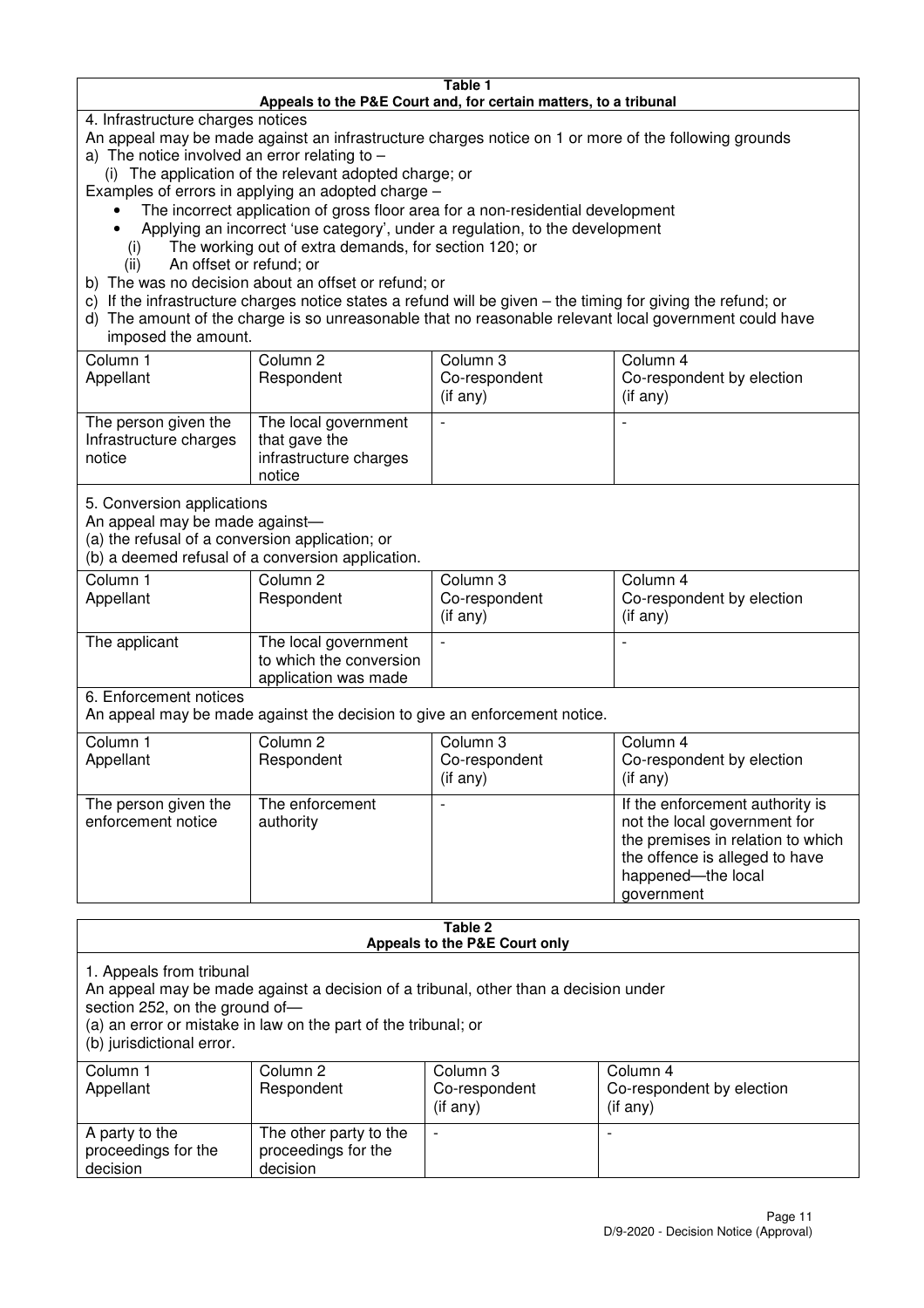#### **Table 2 Appeals to the P&E Court only**

2. Eligible submitter appeals

An appeal may be made against the decision to give a development approval, or an approval for a change application, to the extent that the decision relates to—

(a) any part of the development application for the development approval that required impact assessment; or (b) a variation request.

| Column 1                                                                                                                                                                                                                                                                                                                                                                               | Column 2                                                                                                                   | Column 3                                                                                                                | Column 4                                             |
|----------------------------------------------------------------------------------------------------------------------------------------------------------------------------------------------------------------------------------------------------------------------------------------------------------------------------------------------------------------------------------------|----------------------------------------------------------------------------------------------------------------------------|-------------------------------------------------------------------------------------------------------------------------|------------------------------------------------------|
| Appellant                                                                                                                                                                                                                                                                                                                                                                              | Respondent                                                                                                                 | Co-respondent                                                                                                           | Co-respondent by election                            |
|                                                                                                                                                                                                                                                                                                                                                                                        |                                                                                                                            | (if any)                                                                                                                | (i f any)                                            |
| 1 For a development<br>application-an<br>eligible submitter for<br>the development<br>application<br>2 For a change<br>application-an<br>eligible submitter for<br>the change<br>application                                                                                                                                                                                           | 1 For a development<br>application-the<br>assessment<br>manager<br>2 For a change<br>application-the<br>responsible entity | 1 The applicant<br>2 If the appeal is<br>about a concurrence<br>agency's referral<br>response-the<br>concurrence agency | Another eligible<br>submitter for the<br>application |
| 3. Eligible submitter and eligible advice agency appeals<br>An appeal may be made against a provision of a development approval, or failure to<br>include a provision in the development approval, to the extent the matter relates to-<br>(a) any part of the development application or the change application, for the development approval, that<br>required impact assessment; or |                                                                                                                            |                                                                                                                         |                                                      |

(b) a variation request.

5. Registered premises

| Column 1<br>Appellant                                                                                                                                                                                                                                                                         | Column 2<br>Respondent                                                                                                     | Column 3<br>Co-respondent<br>(if any)                                                                                     | Column 4<br>Co-respondent by election<br>(if any) |
|-----------------------------------------------------------------------------------------------------------------------------------------------------------------------------------------------------------------------------------------------------------------------------------------------|----------------------------------------------------------------------------------------------------------------------------|---------------------------------------------------------------------------------------------------------------------------|---------------------------------------------------|
| 1 For a development<br>application-an<br>eligible submitter for<br>the development<br>application<br>2 For a change<br>application-an<br>eligible submitter for<br>the change<br>application<br>3 An eligible advice<br>agency for the<br>development<br>application or<br>change application | 1 For a development<br>application-the<br>assessment<br>manager<br>2 For a change<br>application-the<br>responsible entity | 1 The applicant<br>2 If the appeal is<br>about a concurrence<br>agency's referral<br>response---the<br>concurrence agency | Another eligible submitter for the<br>application |
| 4. Compensation claims<br>An appeal may be made against-<br>(a) a decision under section 32 about a compensation claim; or<br>(b) a decision under section 265 about a claim for compensation; or<br>(c) a deemed refusal of a claim under paragraph (a) or (b).                              |                                                                                                                            |                                                                                                                           |                                                   |
| Column 1<br>Appellant                                                                                                                                                                                                                                                                         | Column <sub>2</sub><br>Respondent                                                                                          | Column 3<br>Co-respondent<br>(if any)                                                                                     | Column 4<br>Co-respondent by election<br>(if any) |
| A person dissatisfied<br>with the decision                                                                                                                                                                                                                                                    | The local<br>government to which                                                                                           |                                                                                                                           |                                                   |

the claim was made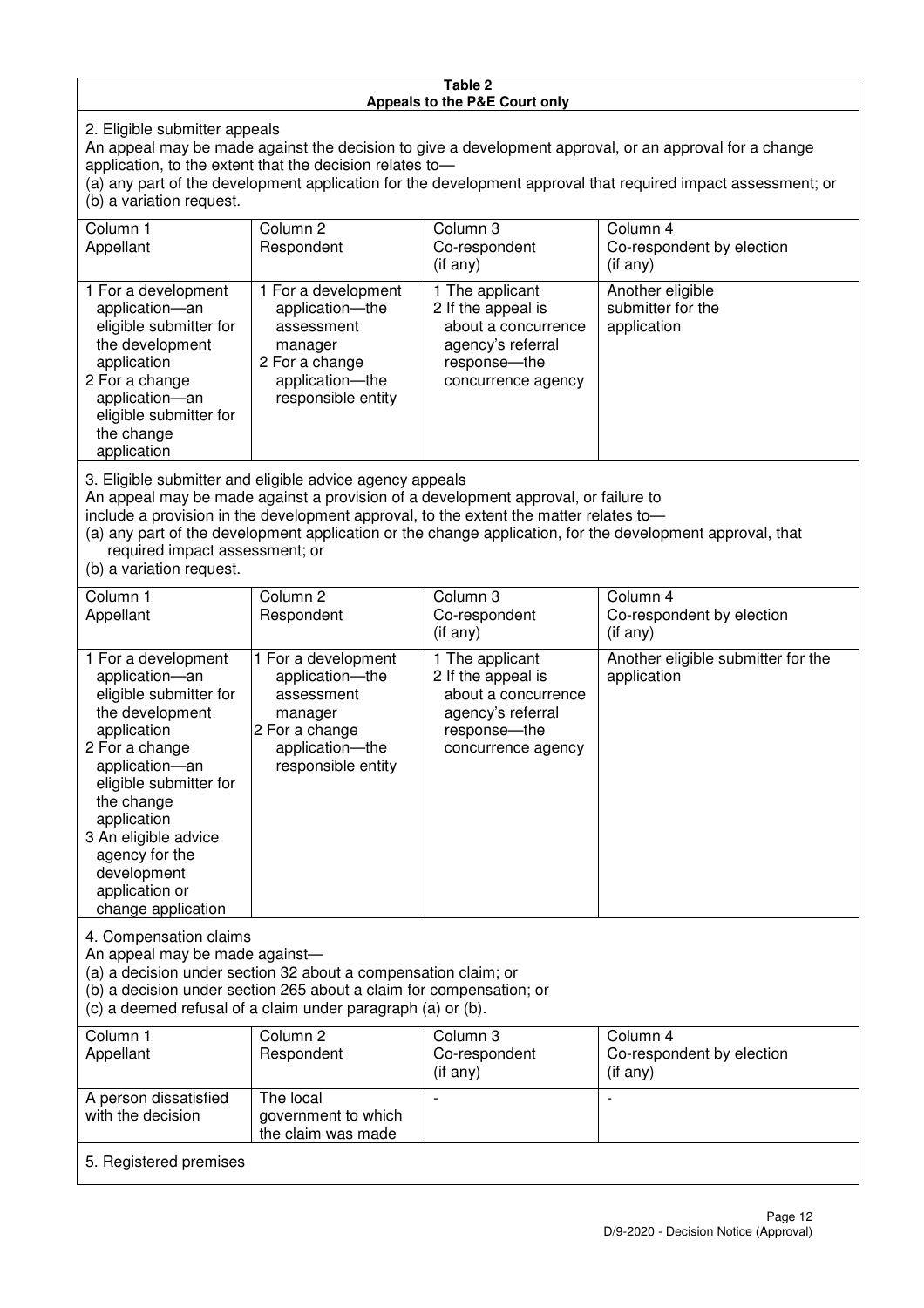| Table 2<br>Appeals to the P&E Court only                                                                                                                                                                                                                                                                             |                                   |                                       |                                                                                                                                                                             |  |
|----------------------------------------------------------------------------------------------------------------------------------------------------------------------------------------------------------------------------------------------------------------------------------------------------------------------|-----------------------------------|---------------------------------------|-----------------------------------------------------------------------------------------------------------------------------------------------------------------------------|--|
| An appeal may be made against a decision of the Minister under chapter 7, part 4.                                                                                                                                                                                                                                    |                                   |                                       |                                                                                                                                                                             |  |
| Column 1<br>Appellant                                                                                                                                                                                                                                                                                                | Column <sub>2</sub><br>Respondent | Column 3<br>Co-respondent<br>(if any) | Column 4<br>Co-respondent by election<br>$($ if any $)$                                                                                                                     |  |
| 1 A person given a<br>decision notice about<br>the decision<br>2 If the decision is to<br>register premises or<br>renew the<br>registration of<br>premises-an owner<br>or occupier of<br>premises in the<br>affected area for the<br>registered premises<br>who is dissatisfied<br>with the decision                 | The Minister                      |                                       | If an owner or occupier starts the<br>appeal – the owner of the<br>registered premises                                                                                      |  |
| 6. Local laws<br>An appeal may be made against a decision of a local government, or conditions applied,<br>under a local law about-<br>(a) the use of premises, other than a use that is the natural and ordinary consequence of prohibited<br>development; or<br>(b) the erection of a building or other structure. |                                   |                                       |                                                                                                                                                                             |  |
| Column 1<br>Appellant                                                                                                                                                                                                                                                                                                | Column <sub>2</sub><br>Respondent | Column 3<br>Co-respondent<br>(if any) | Column 4<br>Co-respondent by election<br>(if any)                                                                                                                           |  |
| A person who-<br>(a) applied for the<br>decision; and<br>(b) is dissatisfied with<br>the decision or<br>conditions.                                                                                                                                                                                                  | The local government              | $\overline{\phantom{a}}$              |                                                                                                                                                                             |  |
| Table 3<br>Appeals to the tribunal only                                                                                                                                                                                                                                                                              |                                   |                                       |                                                                                                                                                                             |  |
| 1. Building advisory agency appeals<br>An appeal may be made against giving a development approval for building work to the extent the building<br>work required code assessment against the building assessment provisions.                                                                                         |                                   |                                       |                                                                                                                                                                             |  |
| Column 1<br>Appellant                                                                                                                                                                                                                                                                                                | Column <sub>2</sub><br>Respondent | Column 3<br>Co-respondent<br>(if any) | Column 4<br>Co-respondent by election<br>(if any)                                                                                                                           |  |
| A building advisory<br>agency for the<br>development application<br>related to the approval                                                                                                                                                                                                                          | The assessment<br>manager         | The applicant                         | 1 A concurrence agency for the<br>development application<br>related to the approval<br>2 A private certifier for the<br>development application<br>related to the approval |  |
| 3. Certain decisions under the Building Act and the Plumbing and Drainage Act<br>An appeal may be made against a decision under-<br>(a) the Building Act, other than a decision made by the Queensland Building and Construction Commission; or<br>(b) the Plumbing and Drainage Act, part 4 or 5.                   |                                   |                                       |                                                                                                                                                                             |  |
| Column 1<br>Appellant                                                                                                                                                                                                                                                                                                | Column <sub>2</sub><br>Respondent | Column 3<br>Co-respondent<br>(if any) | Column 4<br>Co-respondent by election<br>(if any)                                                                                                                           |  |